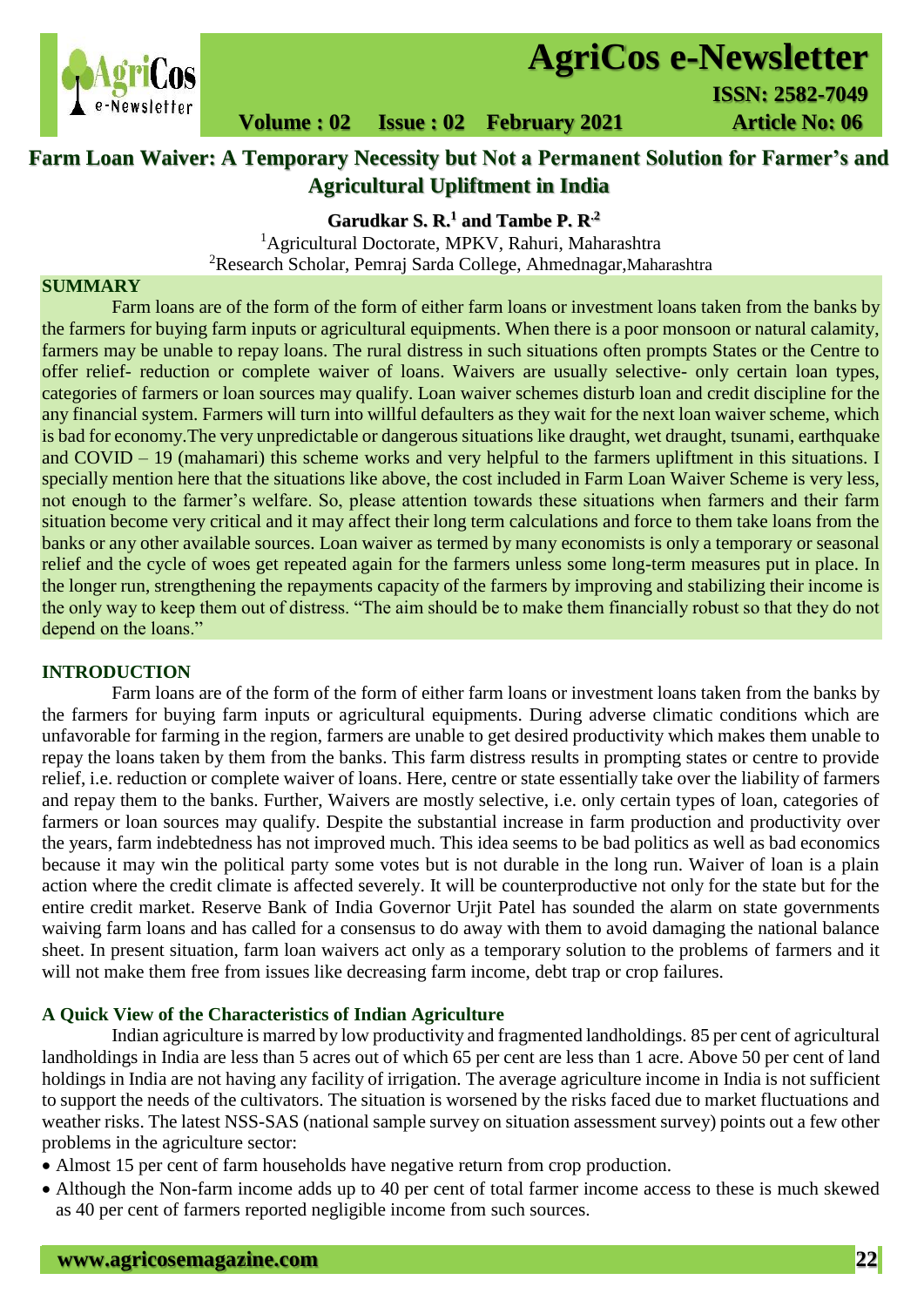Apart from these, the most prominent characteristic of Indian agriculture is debt-burden of farmers. Which bring the question, whether loan waivers should be used as a panacea for Indian cultivators? A loan waiver, in the Indian context, implies waiving of loans given to farmers by the Banks. India has a long history of loan waivers.

# **What Is Farm Loan Waiver?**

When there is a poor monsoon or natural calamity, farmers may be unable to repay loans. The rural distress in such situations often prompts States or the Centre to offer relief- reduction or complete waiver of loans. Essentially, the centre or state take over the liability of farmers and repay the banks. Waivers are usually selectiveonly certain loan types, categories of farmers or loan sources may qualify. For instance, in 2008, crop loans and investment loans were waived for marginal and small farmers (those with less than 2 hectares of land ownership); other farmers were only given a 25 per cent reduction.

# **Reasons for Such Frequent Loan Waivers in India**

- Due to unfavorable climatic conditions that may lead to the failure of crops on a large scale.
- To provide economic relief to the farmers so that they can invest their money and labor for the crops of next season. This is also known as Debt-hang theory, according to which the waiver will facilitate better productivity from farmers in future.
- It might be a part of structural reforms for the bank where the government waives the loan so that the balance sheet of the banks can be improved and they can lend more effectively.
- But it is mostly considered to be a populist step to please the voters before elections.
- Depleting water table levels
- Deteriorating soil quality
- Rising input costs
- Output prices may not be remunerative
- Many small farmers not eligible for bank credit borrow at exorbitant interest rates from private sources

# **History of Farm Loan Waiver**

In 1990, first ever nation-wide farm loan waiver was announced and it cost around Rs. 10,000 crore. In 2008 (nation-wide) , Rs. 52,000 crore was released by the Indian Union government as part of the Agricultural Debt Waiver and Debt Relief Scheme (ADWDRS) which was mainly done to remove the financial indebtedness of the farmers. But it was done before the 2009 general election. In 2014, the Andhra Pradesh government announced a farm loan waiver of Rs. 40,000 crore and Rs. 20,000 crore farm loan waivers was announced in Telangana region. In 2017, Uttar Pradesh announced a farm loan waiver of Rs, 36,000 crore. With state governments move, Maharashtra followed the scheme with a Rs. 34,000 crore waiver.

# **How Effective Were These Loan Waivers?**

**2008 nation-wide:** CAG audit found that there were serious lapses in the scheme, which included the poor accuracy in identifying the beneficiaries as well as the accuracy of reimbursement claims. Also, a paper by the Indian Council for Research on International Economic Relations stated that the 2008 farm loan waiver lead to three-fold increase in non-performing assets of commercial banks between 2009-2010 and 2012-2013, which made the banks cautious of leading.

**2017 UP loan waiver:** There has been no evidence of reduction of farmer distress after the waiver. Further, the waiver cost UP government Rs. 36,000 crore which was way more than the state's budget allocation of Rs. 8,000 crore for agriculture.

#### **How Farm Loan Waiver Schemes Impact The Indian Economy:**

- The Monetary Policy Committee of the RBI pointed out that the implementation of farm loan waivers across states could hurt the finances of states.
- This will make them throw good money after bad, and stoke inflation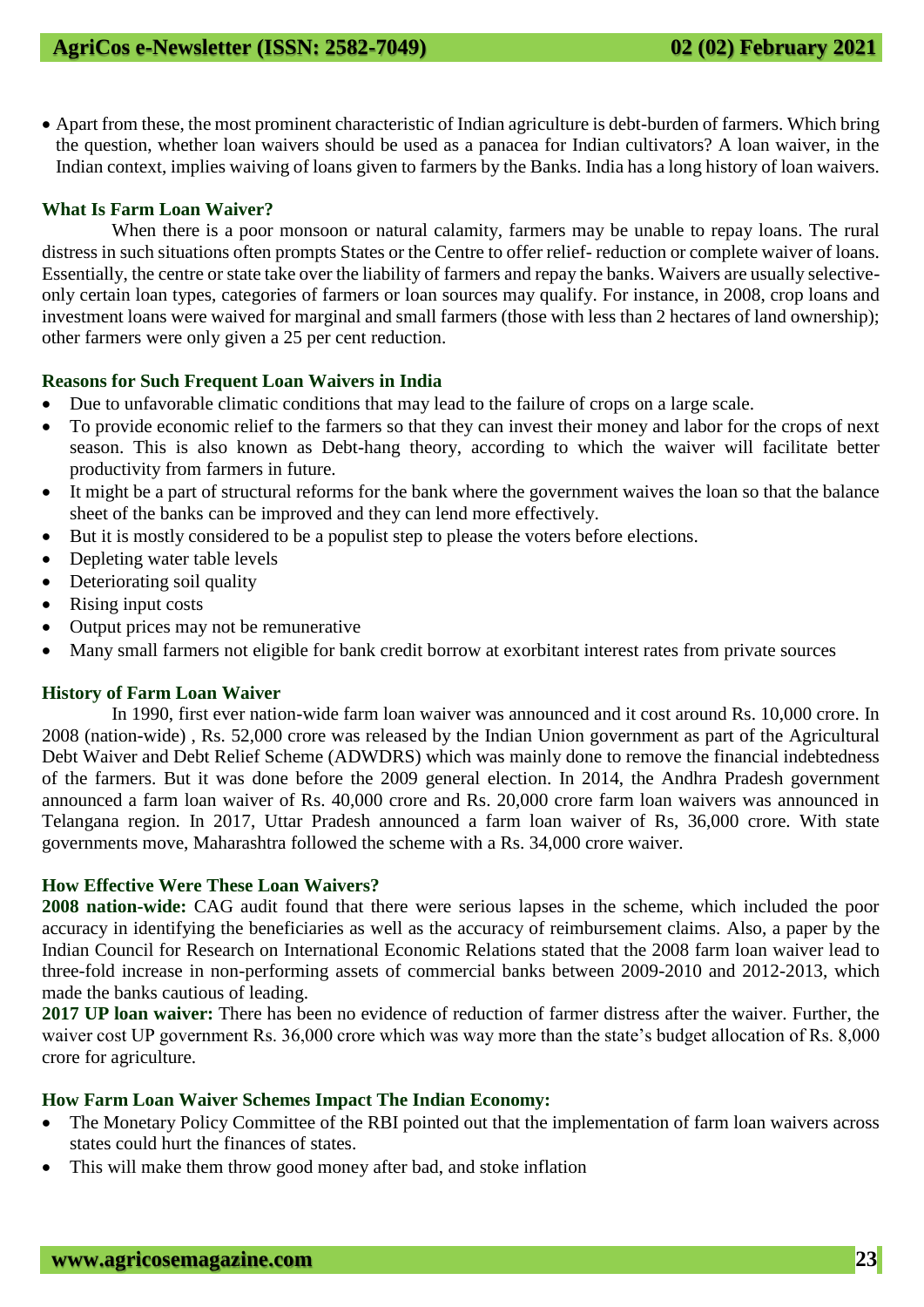- The culture of loan waivers would create more willful defaulters, disturb the credit discipline of the banking system and impact the economy in the medium and long term.
- Cumulative impact of farm loan waivers is likely to be lower than that of the power-restructuring package, Ujwal Discom Assurance Yojana (UDAY) unless they are extended to all Indian states.
- State wise outstanding farm debt has been estimated by using available break-up (for previous years) of agricultural loans extended by scheduled commercial banks and regional rural banks.
- The estimates thus obtained have been scaled up to the total value of institutional farm loans at Rs. 12.6 trillion.
- The effect of increased public debt will play out over the long run but the increased interest burden due to higher debt will hit state finances immediately.
- Interest payments of states are already quite high and often eclipse their spending on important infrastructure areas such as roads and irrigation.
- The impact on state finances could have been justified had the waivers provided meaningful relief to India's distressed rural economy.
- But, that is unlikely to happen since the poorest farmers in India typically rely on non-institutional sources of credit.
- Farm loans will be transferred from the assets side of banks balance sheets to the liabilities side of government's books as part of the loan waiver scheme.
- Banks might gain in the short run as their loan book gets lighter and they get rid of some non-performing assets.
- Loan waiver schemes disturb loan and credit discipline for the any financial system. Farmers will turn into willful defaulters as they wait for the next loan waiver scheme, which is bad for economy. This results in increasing number of bad loans in banks and moreover the process of waiving off the loans is also another burden on the banks. This may result in banks implementing stricter rules while issuing loans to the farmers, which in turn forces farmers, go to local money lenders.

# **Role Plays Agriculture Sector in Indian Economy**

Though industry has been playing an important role in Indian economy, still the contribution of agriculture in the development of Indian economy cannot be denied.

- Agriculture is the primary source of livelihood for about 58 per cent of Indias population. Gross Value Added by agriculture, forestry and fishing is estimated at Rs. 18.55 lakh crore in FY19 (PE).
- Agriculture supplies raw materials to various agro-based industries like sugar, jute, cotton textile and vanaspati industries. Food processing industries are similarly dependent on agriculture. The Indian food industry is poised for huge growth, increasing its contribution to world food trade every year due to its immense potential for value addition, particularly within the food processing industry. The Indian food and grocery market are the world's sixth largest, with retail contributing 70 per cent of sales. The Indian food processing industry accounts for 32 per cent of the country's total food market, one of the largest industries in India and is ranked fifth in terms of production, consumption, export and expected growth. Gross Value Added in manufacturing and Agriculture respectively, 13 per cent of India's exports and 6 per cent of total industrial investment. Plays a vital role in internal and external trade of the country.
- Agriculture plays vital role in generating employment In India at least two-thirds of the working population earn their living through agricultural works. In India other sectors have failed to generate much of employment opportunity to growing working populations.
- Agriculture makes provision for food for the ever increasing population
- Contribution to capital formation Since agriculture happens be the largest industry in developing country like India, it can and must play an important role in pushing up the rate of capital formation.
- Right from the First Five Year plan agriculture is considered as the prime revenue collecting sector for the both central and state budgets.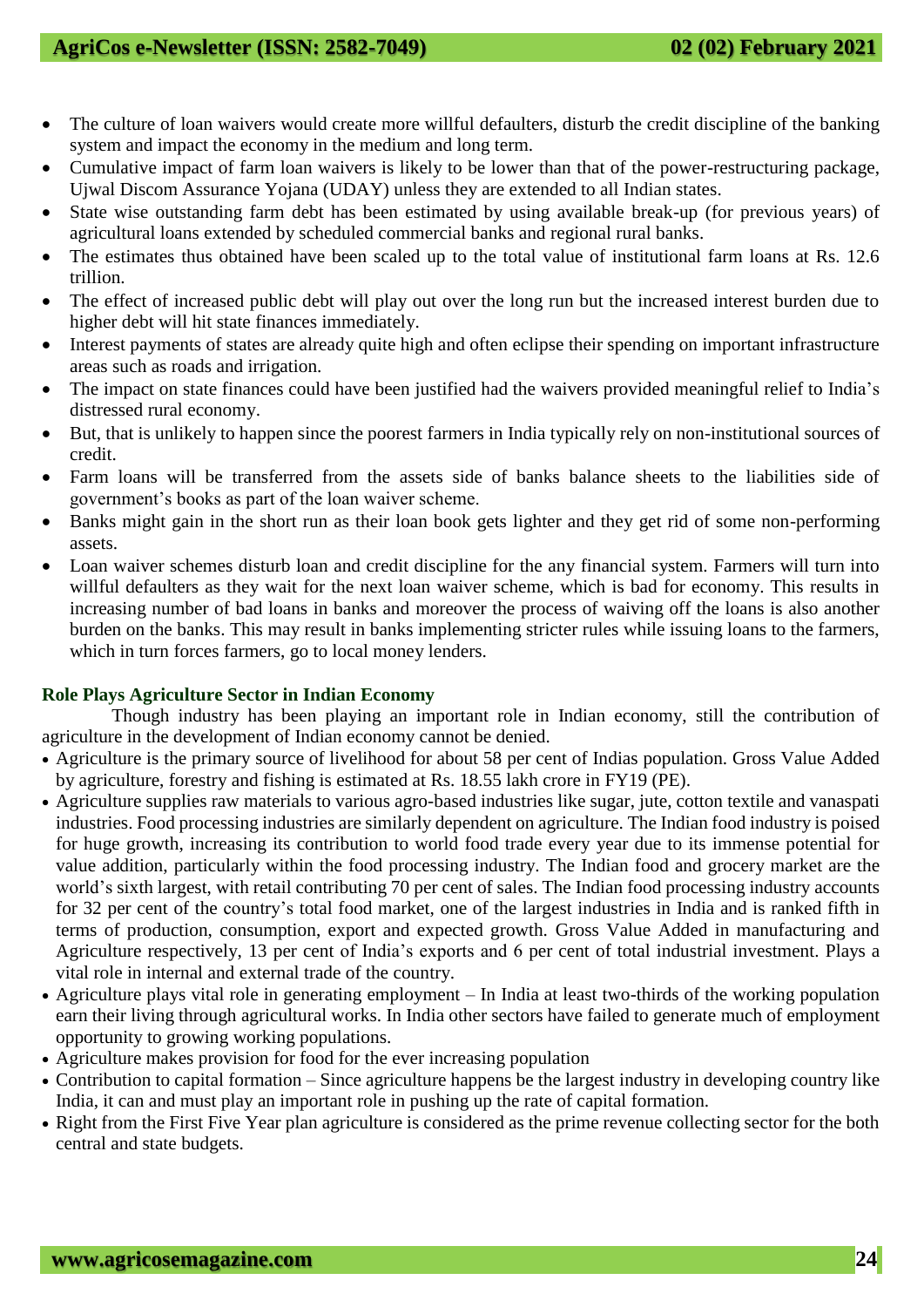As we see above main characteristics of agriculture in India and important role played by agriculture sector in Indian economy, present situation of this sector is critical in various points of view. So, it would be necessary to talk about the current situation of Agriculture sector in India.

#### **Present Situation of Agriculture Sector:**

- The existing yield levels of a majority of crops remains much lower than the world average. The predominant causes are low irrigation, use of low quality seeds, low adoption of improved technology, and knowledge deficit about improved agricultural practices. Close to 53 per cent of cropped area is water stressed. Rainwater management practices and services are resource started. This limits a farmers capacity to undertake multiple cropping and leads to inefficient utilization of land resources.
- Inefficient extension delivery systems have led to the presence of large yield gaps as well. Yield gaps exist at two levels in India. First, there is a gap between best scientific practices and best field practices. The second gap exists between best field practices and average farmer. There exist significant yield gaps both amongst and within states. Yield gaps have been found to exist in even highly productive states like Punjab.
- Demand side factors favors the expansion of areas under fruits and vegetables and livestock products. These enterprises also offer better income.<sup>2</sup>
- The mismatch between the contribution of agriculture to national income and share in employment has remained large and has widened. The manufacturing and service sectors have failed to absorb the excessive workforce in agriculture. Consequently, value addition per worker in agriculture grew slowly and income per farmer never crossed one-third of the income of a non-agriculture worker since the 1980s. The country took 22 years to double farmers income at an annual growth rate of 3.31 per cent during 1993-1994 to 2015-2016; doubling farmers income between 2015-2016 and 2022-2023 will require an annual growth rate of 10.4 per cent in farmers real income.
- Corporate investment in agricultural infrastructure has not exceeded 2 per cent.
- Despite rapid progress, rural India suffers from an infrastructure deficit.
- The lack of an adequate and efficient cold chain infrastructure leads to massive post-harvest losses, estimated at INR 92,561 crore annually.
- Moreover, as a recent report indicates, most existing cold storage are single commodity storage, resulting in their capacities lying idle for up to six months a year. The col chain infrastructure is also unevenly distributed among states. Inadequate cold chain infrastructure hampers India's food exports as well. India has huge export potential, reflected in the fact that its domestic commodity prices were below export parity prices in 72 per cent of cases.

As we take a overview of present situation of Indian agriculture, as an agricultural scholar I want or strictly pointed here that Farm Loan Waiver Scheme is somewhere beneficial to farmers and having some positive points in favor of this scheme. So, let's we see few positive points in favor of Farm Loan Waiver Scheme.

# **Points In Favor of Farm Loan Waiver Scheme**

- In India, results of crops highly depend on monsoons. Farmers invest heavily on crops by taking loans. If the crop fails due to lack of rains or insufficient market demand, farmers will get trapped in debt. Farmer suicides are increasing in India. So, it's a good step to waive farm loans.
- Many farmers borrow money from unofficial moneylenders for high interest rates and get trapped in vicious cycle of debt. Farm loan waiver schemes will divert these farmers to borrow money from banks.
- Agriculture in India is not a good career option yet. Many farmers are leave farming, if they find alternatives. If this situation continues, there will be a severe food scarcity. To prevent this situation, government need to gain the trust of farmers. Farm loan waiver scheme does that.
- Some people argue that it is the taxpayers' money that is bailing the farmers out, and it's like taking someone's money and giving it someone else. It's true that one section of society is the bigger and consistent contributor of taxes, but we should not forget the fact that farmers are also paying indirect taxes by buying goods, equipment etc.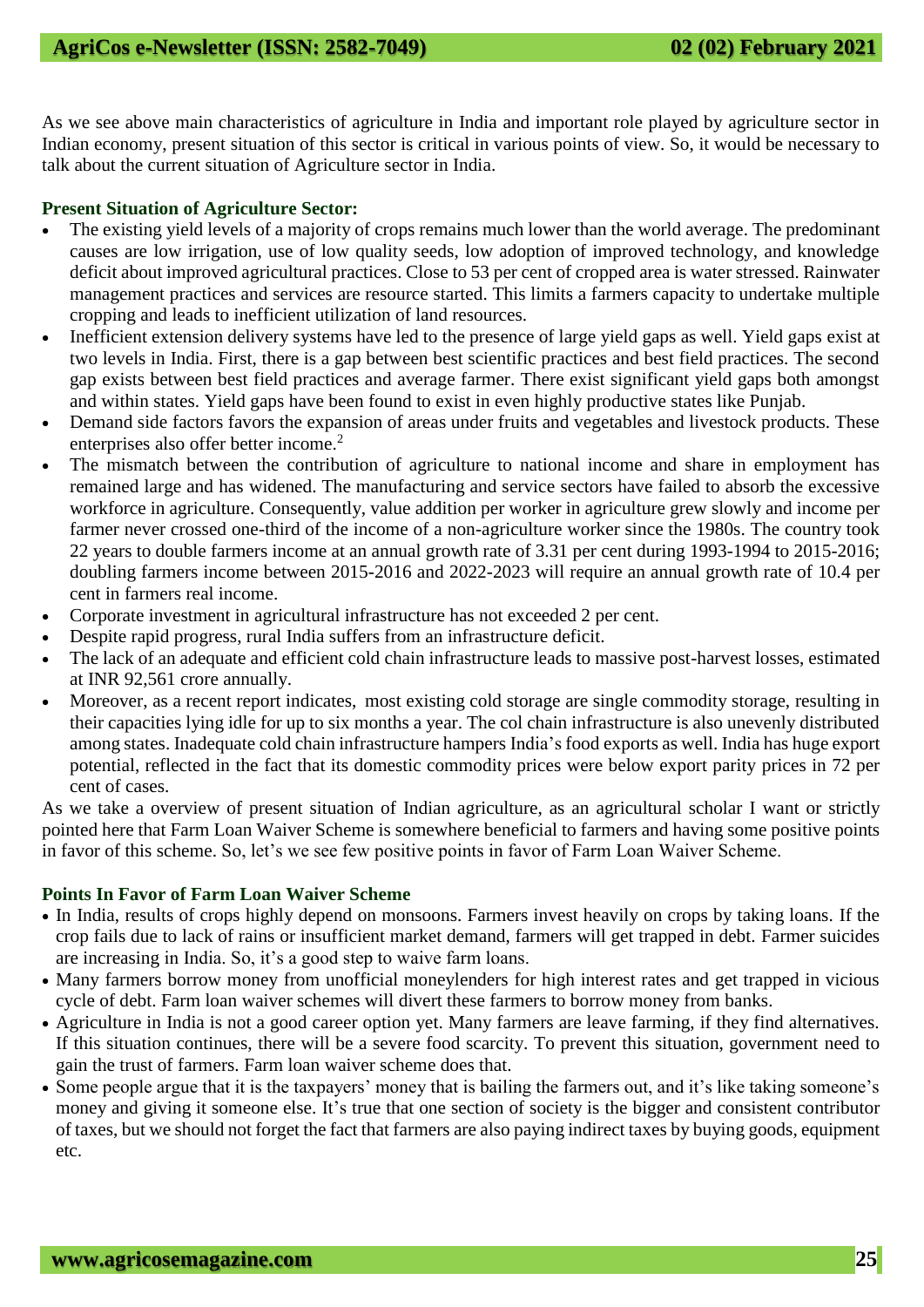• The very unpredictable or dangerous situations like draught, wet draught, tsunami, bhukamp and COVID – 19 (mahamari) this scheme works and very helpful to the farmers upliftment in this situations. I specially mention here that the situations like above, the cost included in Farm Loan Waiver Scheme is very less, not enough to the farmers welfare. So, please attention towards these situations when farmers and their farm situation become very critical and it may affect their long term calculations and force to them take loans from the banks or any other available sources.

After considering points in against and in favour of Farm Loan Waiver Scheme we must say that "Farm Loan Waiver Scheme Is Temporary Necessity But Not A Permenant Solution" for farmers and agriculture upliftment in India. Because, we have aim, we have policy or scheme but we have far behind in implementation of that particular scheme. Therefore, number of drawbacks of this scheme.

# **Drawbacks Of Farm Loan Waiver Scheme**

- Firstly, it covers only a tiny fraction of farmers.
- It provides only a partial relief to the indebted farmers as about half of the institutional borrowing of a cultivator is for non-farm purposes.
- In many cases, one household has multiple loans either from different sources or in the name of different family members, which entitles it to multiple loan waiving.
- Loan waiving excludes agricultural labourers who are even weaker than cultivators.
- It severely erodes the credit system
- The scheme is prone to serious exclusion and inclusion errors, as evidence by CAG findings in Agricultural Debt Waiver and Debt Relief Scheme,2008.
- Lastly, schemes have serious implications for other developmental expenditure, having much larger multiplier effect on the economy.

Loan waiver as termed by many economists is only a temporary or seasonal relief and the cycle of woes get repeated again for the farmers unless some long-term measures put in place.

**What Needs To Be Done: To Double Farmers Income Rather Than Such Schemes Like Farm Loan Waiver** In the longer run, strengthening the repayments capacity of the farmers by improving and stabilizing their income is the only way to keep them out of distress. "The aim should be to make them financially robust so that they do not depend on the loans."

- The long term solution to the problem lies in improving productivity in agriculture through improvement in irrigation, mechanization, availability of quality seeds, fertilizers, pesticides, crop diversification towards high value crops and solving ethical dilemma related to GM crops.
- Secondly, we need to undertake agriculture market reforms to ensure that farmers get reasonable prices for their produce, this includes amendment to state level APMC acts.
- Thirdly, we need to increase the coverage of PM Fasal Bima Yojana so that farmers are guarded against the risk of crop failure.
- Fourthly, there is a need to encourage non farm income avenues like animal husbandry, food processing units, etc.
- Lastly, if we want to finish the gap between laboratory work and actual farm i.e. Lab to Land Programe and form synergy between Agriculture Technology evolved at University level or other Research station or Krishi Vigyan Kendra (KVK) and farmers, to fill the vacant posts in agriculture department whether it is Professor, Scientist, Subject Matter Specialist, Agriculture Officer, etc, at various levels.

#### **CONCLUSION**

Here we see that Farm Loan Waiver may give immediate relief to farmers but to overcome the farmer from farm distress or consequences like suicide, we need long term and sustainable solution i.e. Agricultural Reform. Since waivers in India are filled with lack of accountability and lack of proper monitoring reduces the